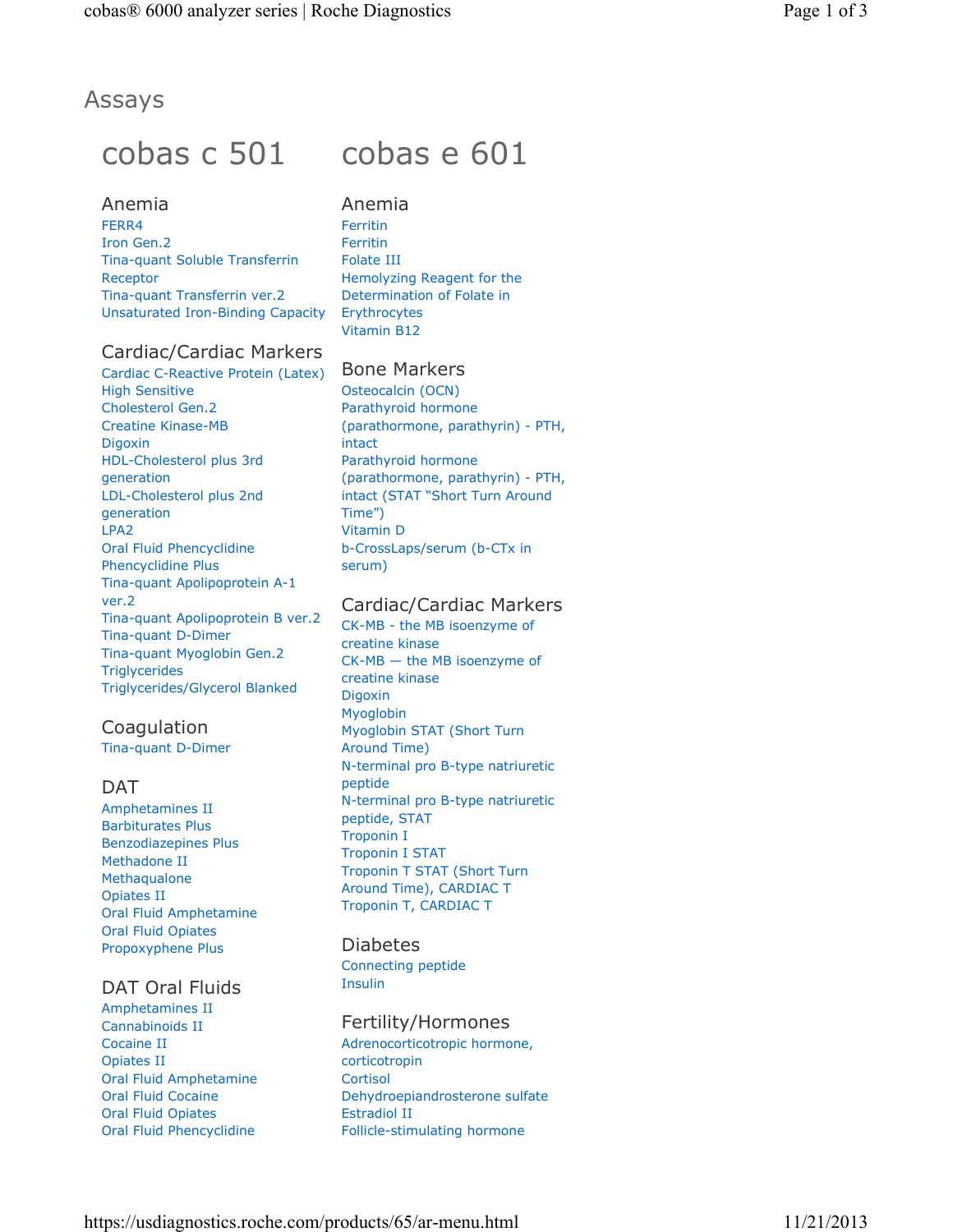#### Phencyclidine Plus

Diabetes A1C–2 Fructosamine Glucose HK HBA1C Tina-quant Albumin Gen.2

#### General Chemistry

Alanine Aminotransferase acc. to IFCC with pyridoxal phosphate activation Alanine Aminotransferase acc. to IFCC without pyridoxal phosphate activation Albumin BCP Albumin Gen.2 Alkaline Phosphatase acc. to IFCC Gen.2 Ammonia Aspartate Aminotransferase acc. to IFCC with pyridoxal phosphate activation Aspartate Aminotransferase acc. to IFCC without pyridoxal phosphate activation Bicarbonate Liquid Bilirubin direct Calcium Calcium Gen.2 Cholinesterase Cholinesterase Gen.2 Creatine Kinase Creatine Kinase-MB Creatinine Jaffé Gen.2 Creatinine plus ver.2 Direct Bilirubin Lactate Dehydrogenase acc. to IFCC ver.2 Lactate Gen.2 Lipase colorimetric assay Magnesium Magnesium Gen.2 Phosphate (Inorganic) ver.2 Total Bilirubin Special Total Protein Gen.2 Total Protein Urine/CSF Gen.3 Urea/BUN Uric Acid ver.2 a -Amylase EPS Pancreatic a-Amylase EPS ver.2 g-Glutamyltransferase ver.2

#### STAT

Creatine Kinase-MB Tina-quant Myoglobin Gen.2 Human sex hormone-binding globulin Intact human chorionic gonadotropin + b-subunit Luteinizing hormone Progesterone II Prolactin II Testosterone II

# General Chemistry

CK-MB - the MB isoenzyme of creatine kinase CK-MB — the MB isoenzyme of creatine kinase

# Growth Hormones

Human growth hormone

#### **Hepatitis**

Antibody to hepatitis B surface antigen (anti-HBs) Antibody to hepatitis C virus (anti-HCV) HBsAg Confirmatory Test Hepatitis B Core Antib. (Total) Hepatitis B surface antigen Hepatitis B surface antigen IgM antibodies to hepatitis B core antigen (anti-HBc IgM) IgM antibodies to the hepatitis A virus Total antibodies (IgM and IgG) to the hepatitis A virus

#### Infectious Disease

HSV-1 IgG HSV-2 IgG IgG antibodies to Rubella virus IgG antibodies to Toxoplasma gondii IgM antibodies to Rubella virus

### Rhuematoid Arthritis

Antibody to cyclic citrullinated peptide (anti-CCP)

#### STAT

CK-MB - the MB isoenzyme of creatine kinase CK-MB — the MB isoenzyme of creatine kinase Human chorionic gonadotropin (Short Turn Around Time) Myoglobin Myoglobin STAT (Short Turn Around Time) N-terminal pro B-type natriuretic peptide